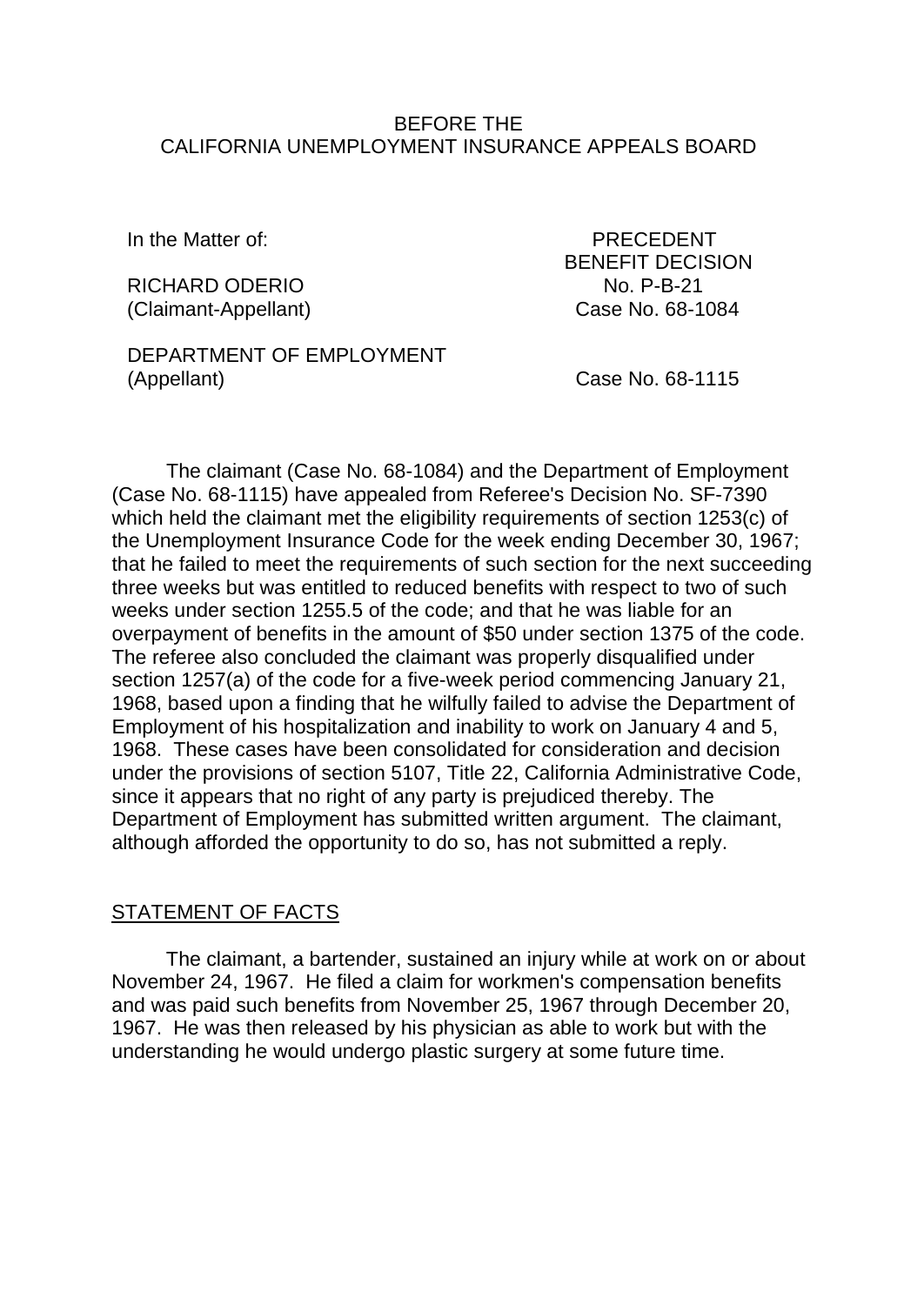On January 4, 1968 the claimant entered a hospital for plastic surgery and left the hospital on January 6. He was released as able to work on January 16, 1968. He filed another claim for workmen's compensation benefits on January 25, 1968 and was paid temporary total disability indemnity in the amount of \$70 per week by the employer's workmen's compensation carrier from January 4 through January 15, 1968, both dates inclusive.

The claimant registered for work and filed a claim for unemployment insurance benefits effective December 24, 1967. Thereafter he filed timely weekly benefit claims for each of the weeks ending December 30, 1967, January 6, 13, and 20, 1968. On each claim he certified that he was physically able to work full time each regular workday and that there was no other reason why he couldn't have worked full time each regular workday. The department assigned the week ending December 30, 1967 as a waiting period week. It paid the claimant his full weekly benefit amount of \$65 for each of the weeks ending January 6 and January 13, 1968, but withheld benefits for the week ending January 20, 1968 because it had received information from the disability division of the Department of Employment on January 22, 1968 to the effect the claimant had filed a claim for disability benefits effective December 14, 1967.

On January 26, 1968 the department issued a determination which denied benefits to the claimant under section 1253(c) of the code commencing December 24, 1967 through January 20, 1968, based upon a finding that the claimant was not able to work. The department also held the claimant disqualified for benefits under section 1257(a) of the code for a period of five weeks commencing January 21, 1968, based upon a finding that he had made a misstatement about a material fact. It also held the claimant liable for an overpayment of benefits in the amount of \$130. The referee modified the determination and overpayment as noted above.

In explanation of his certifications for the weeks ending January 6 and January 13, 1968, the claimant testified he did not realize he was eligible for workmen's compensation benefits at the time he filed these claims for unemployment insurance benefits. He stated the fact that he had been in the hospital two normal working days during the week ending January 6, 1968 simply did not enter his mind, so that he completed his claim form in his usual manner. According to the claimant he was able to work and did look for work each day except for the days he was hospitalized, and his doctor had not told him he was unable to work.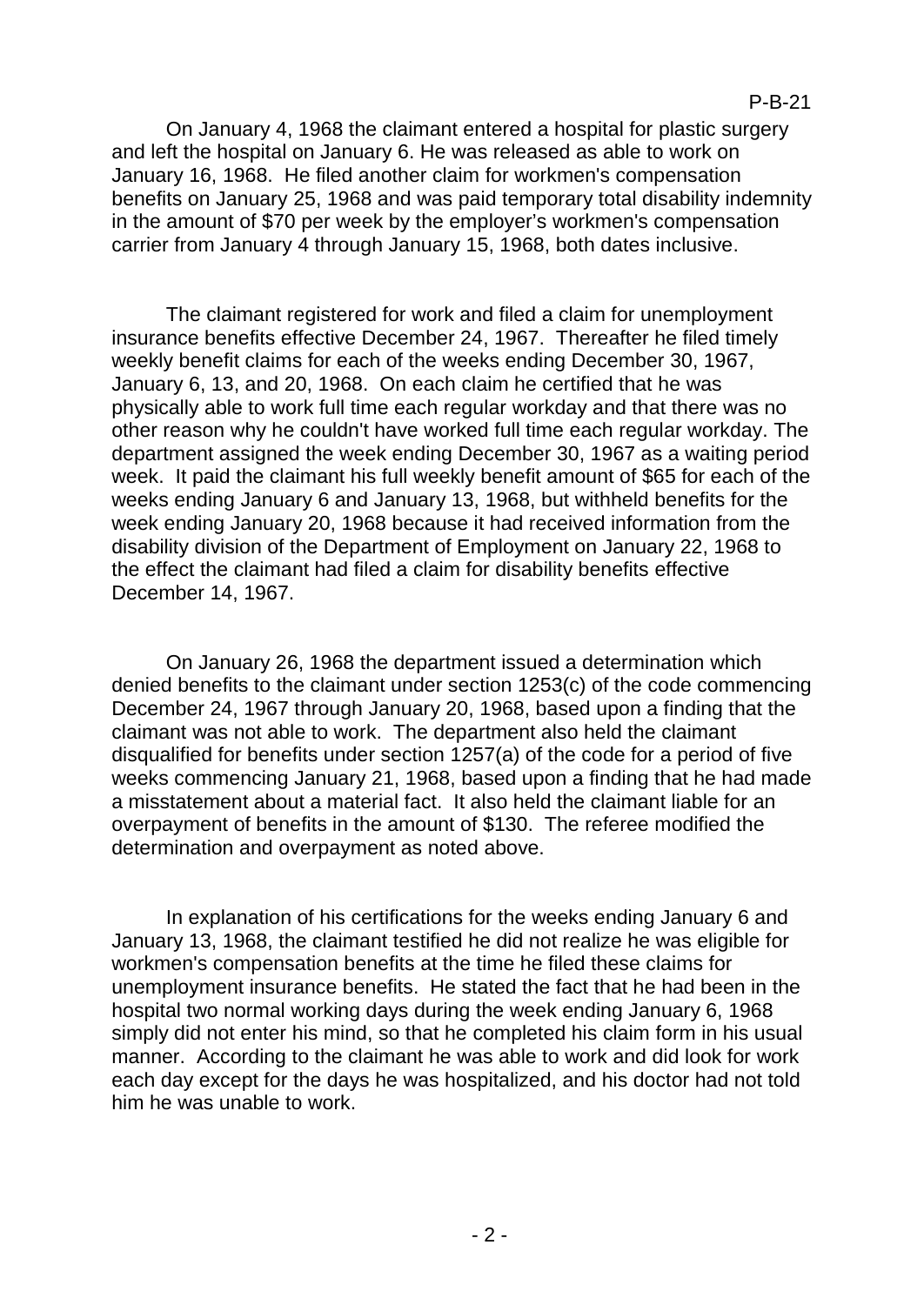The issues in this case are:

- 1. For what period or periods was the claimant unable to work and therefore ineligible for benefits under section 1253(c) of the code?
- 2. Is section 1255.5 of the code applicable?
- 3. Did the claimant wilfully make a false statement or statements to obtain benefits?
- 4. Was the claimant overpaid benefits? If so, in what amount and is he liable for the repayment of such benefits?

### REASONS FOR DECISION

Section 1253 of the Unemployment Insurance Code provides that an unemployed individual is eligible to receive unemployment compensation benefits with respect to any week only if:

"(c) He was able to work and available for work for that week."

Pursuant to Attorney General Opinions Nos. 47/221 (10 Ops. Cal. Atty. Gen. 208) and 54/107 (24 Ops. Cal. Atty. Gen. 81), a claimant must be able to work and available for work for each day during the claimant's normal work

The record in this case establishes that the claimant was first released by his physician as being able to work on December 21, 1967. It appears the claimant was able to work and available for work during the week ending December 30, 1967. Therefore this week would constitute the claimant's waiting period week (section 1253(d) of the Unemployment Insurance Code).

During the week ending January 6, 1968, the claimant was able to work and available for work on the first four days of the week but was not able to work nor available for work on January 4, 5, and 6, 1968. At least two of these days would be normal workdays in the claimant's occupation. Under the cited opinions of the Attorney General, the claimant would not be entitled to any unemployment benefits for this week since he was not able to work and available for work on all normal workdays of the week. However, section 1255.5 has been added to the Unemployment Insurance Code, the provisions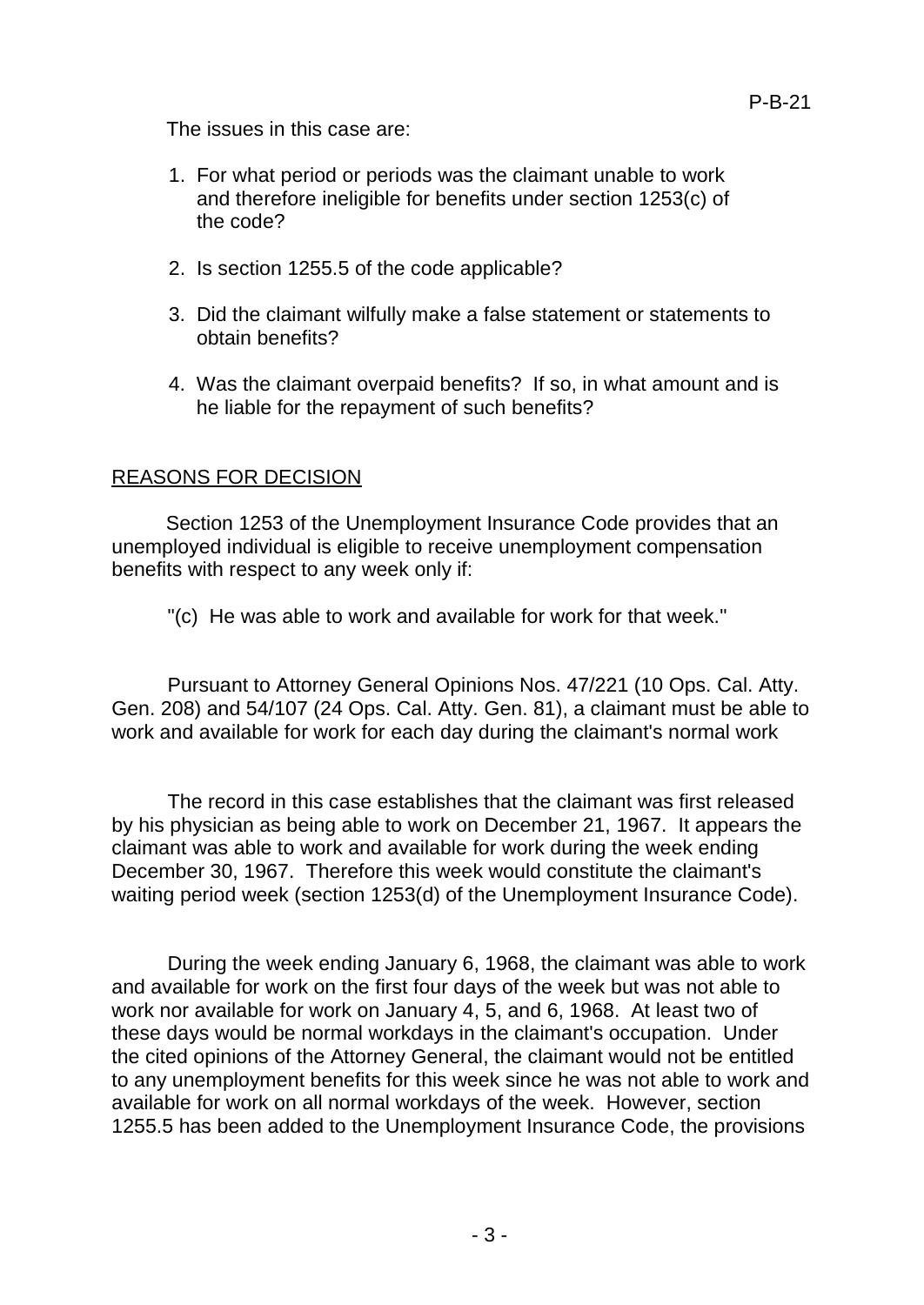of which became effective November 8, 1967, but operative with respect to weeks of benefits claimed on and after January 1, 1968. This section provides as follows:

"1255.5. (a) An individual is not eligible for unemployment compensation benefits or extended duration benefits for the same day or days of unemployment for which he is allowed by the Workmen's Compensation Appeals Board, or for which he receives, benefits in the form of cash payments for temporary total disability indemnity, under a workmen's compensation law, or employer's liability law of this state, or of any other state, or of the federal government, except that if such cash payments are less than the amount he would otherwise receive as unemployment compensation benefits or extended duration benefits under this division, he shall be entitled to receive for such day or days, if otherwise eligible, unemployment compensation benefits or extended duration benefits reduced by the amount of such cash payments.

"(b) Notwithstanding any other provision of this division, an individual who is ineligible to receive unemployment compensation benefits or extended duration benefits under subdivision (a) of this section for one or more days of a week of unemployment and who is eligible to receive unemployment compensation benefits or extended duration benefits for the other days of that week is, with respect to that week, entitled to an amount of unemployment compensation benefits or extended duration benefits computed by reducing his weekly benefit amount by the amount of temporary total disability indemnity received for that week.

"(c) The amount determined under subdivision (a) or (b), if not a multiple of one dollar (\$1), shall be computed to the next higher multiple of one dollar (\$1)."

Prior to enactment of this legislation, we had held that a claimant who was in receipt of temporary total workmen's compensation benefits was eligible for unemployment insurance benefits for the same period, without any reduction in benefits, where the evidence before us showed that the claimant was able to work and available for work within the meaning of the Unemployment Insurance Code. We recognized the broad policy against the duplication of benefits. We believed there was a gap in the law which demanded legislative action. However, we concluded that until such time as the legislature deemed it necessary to take action, there was no law or legal principle precluding a claimant's eligibility for unemployment insurance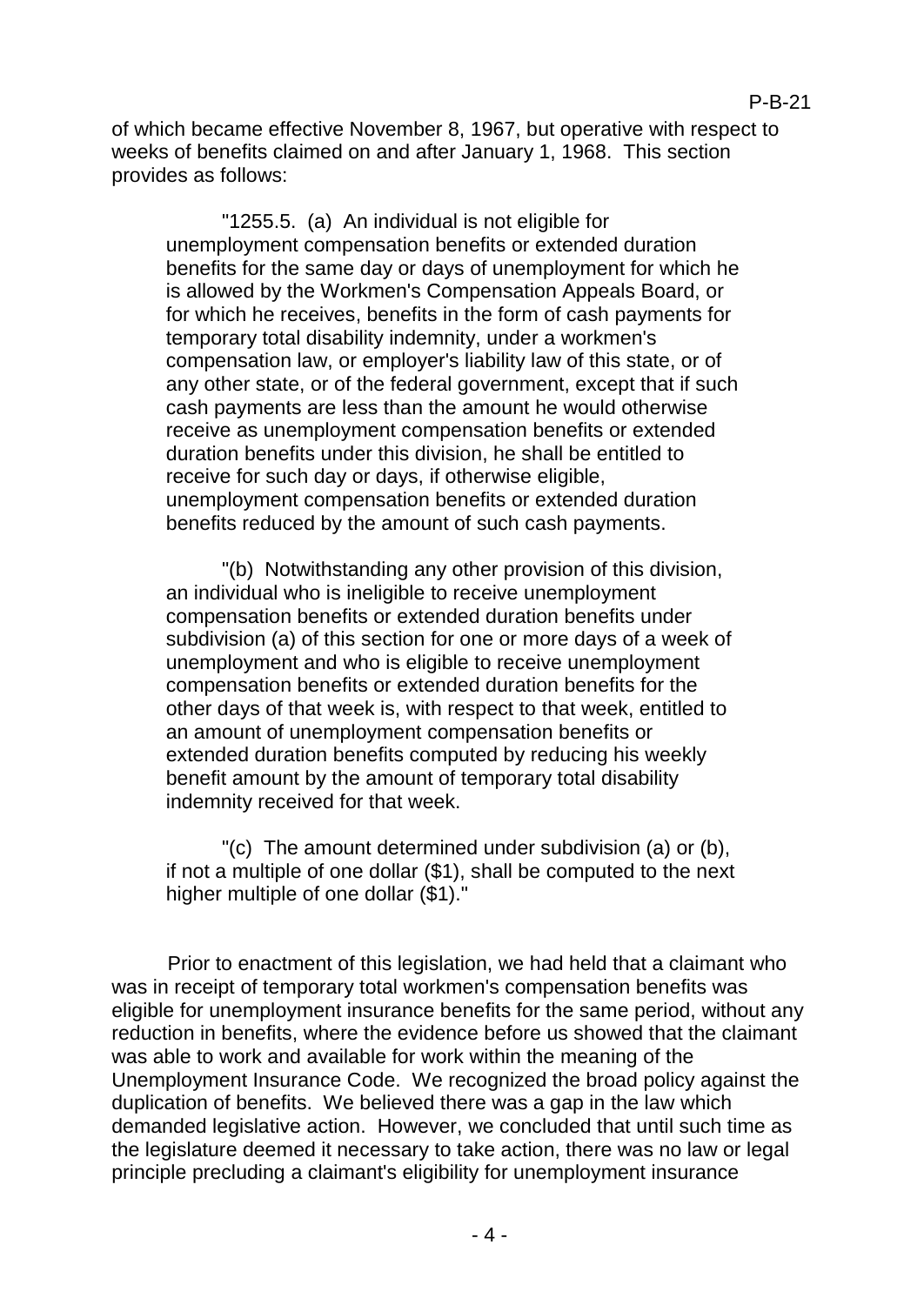benefits for the period with respect to which he was entitled to workmen's compensation benefits in the form of temporary total disability indemnity (Benefit Decision No. 6782).

It appears the legislature has now addressed itself to the subject matter by enactment of section 1255.5. But, the legislature has not barred entirely the payment of unemployment benefits to claimants who are in receipt of cash benefits for temporary total disability indemnity. Under subsection (a), if the cash payments are less than the amount the claimant would otherwise receive as unemployment benefits, the claimant is entitled to receive for such day or days, if otherwise eligible, unemployment compensation benefits reduced by the amount of such cash benefits. Thus with respect to the week ending January 6, 1968, the claimant received cash payments of \$10 for temporary total disability indemnity for each of the days of January 4, 5 and 6, 1968. His weekly benefit amount for unemployment compensation was \$65 or \$9.29 per day. Since for these three days the claimant received cash payments in excess of his daily unemployment compensation benefits, he was not eligible for any benefits for those days. Even if the cash payments were less than his daily unemployment compensation benefit, he would not be eligible for reduced benefits for those days because he was not "otherwise eligible" on those days, being unable to work as required by section 1253(c) of the code.

However, for the remaining four days of the week the claimant did not receive any cash benefits for temporary total disability indemnity and he was able to work and available for work on those days. We must then look to the provisions of subsection (b) of 1255.5 to determine what unemployment compensation benefits, if any, he was entitled to receive for those days.

The cardinal rule in the construction of statutes is to follow the legislative intent and that intent must be determined from the express language of the statute as far as possible. Where the meaning of the language of the statute is free from ambiguity, the intention of the legislature must be determined from that language, and it cannot be rewritten through interpretation to conform to a presumed intention which is not expressed, however desirable such a result might appear to be and even though the consequences of applying the express language would be to defeat the object of the statute (Seaboard Acc. Corp. v. Shay (1931), 214 Cal. 361, 5 P. 2d 882; Dept. of Motor Vehicles v. Industrial Accident Commission (1948), 83 Cal. App. 2d 671, 189 P. 2d 730).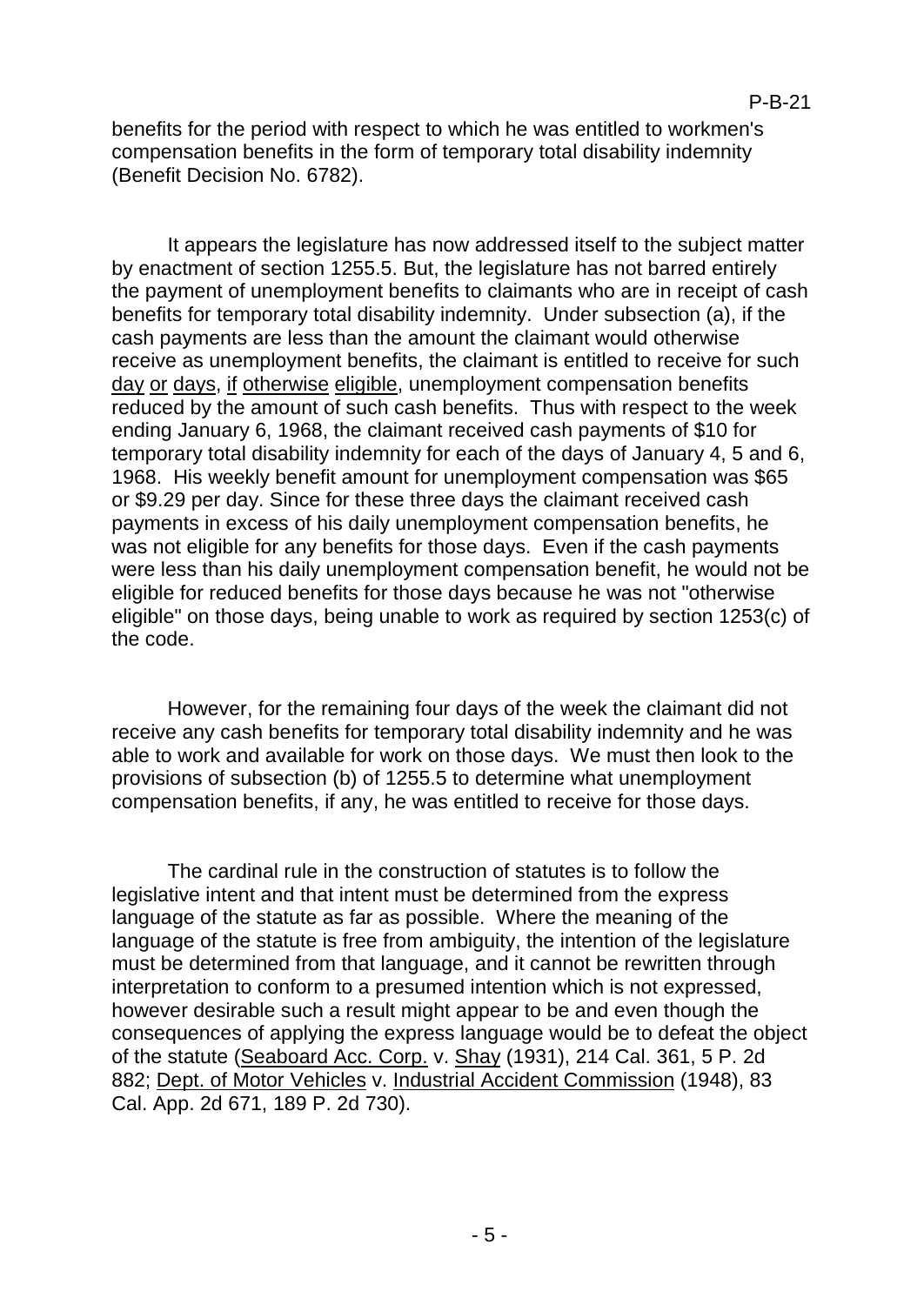The wording of subsection (b) of code section 1255.5 is not ambiguous. We conclude that by use of the words at the commencement of this subsection "Not withstanding any other provision of this division", the legislature intended that such section would be fully controlling as to the eligibility for benefits of individuals whose circumstances fall within the purview of the section. If the individual is ineligible to receive unemployment insurance compensation benefits under subsection (a) for one or more days of a week and if he is eligible to receive unemployment compensation benefits for the other days of that week, then with respect to that week he is entitled to unemployment compensation benefits computed by reducing his weekly benefit amount by the amount of temporary total disability indemnity received for that week.

Here the claimant was ineligible to receive unemployment insurance compensation benefits under section 1255.5(a) of the code for three days of the week. However, he was eligible to receive unemployment compensation benefits for the other four days of the week, being able to work and available for work on those days. Thus he is entitled to receive \$65 (his weekly benefit amount) less \$30 (temporary total disability indemnity), or \$35. This creates an overpayment of \$30 or that week.

With respect to the week ending January 13, 1968, the claimant received temporary total disability indemnity in excess of his weekly benefit amount and was therefore ineligible for unemployment insurance benefits under section 1255.5(a). This creates an overpayment of \$65 for that week.

For the week ending January 20, 1968, the claimant received \$20 temporary total disability indemnity for January 14 and 15, 1968. The remaining five days of the week he was able to work and available for work. Thus under section 1255.5(b) he was entitled to receive \$45 in unemployment insurance benefits. The department withheld the payment of benefits for this week. Consequently there is no overpayment and the claimant is entitled to an offset in the amount of \$45 against any recoverable overpayment.

Section 1257 of the Unemployment Insurance Code provides an individual is also disqualified for unemployment compensation benefits if:

"(a) He wilfully made a false statement or representation or wilfully failed to report a material fact to obtain any unemployment compensation benefits under this division."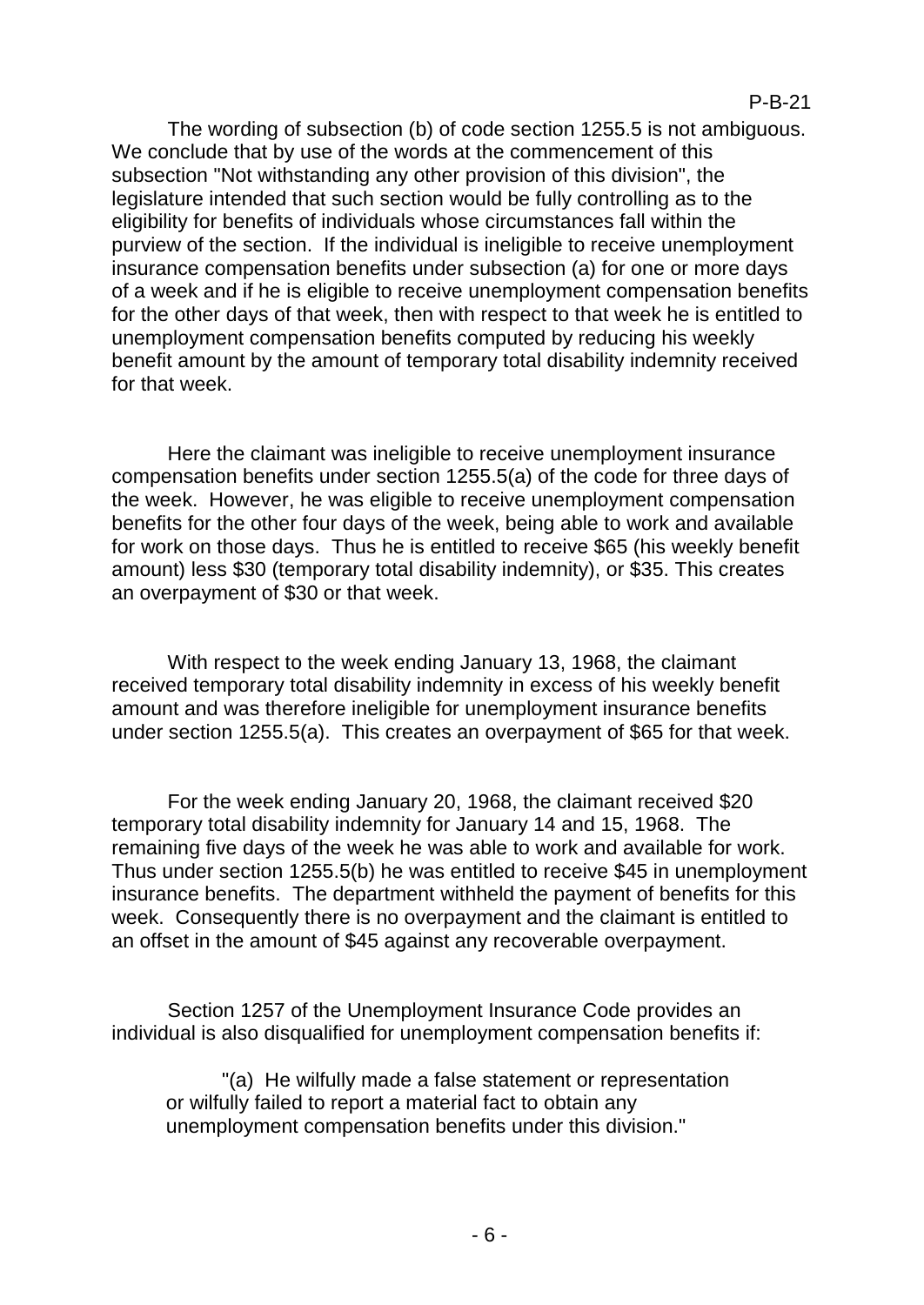We accept the claimant's testimony that he was not aware of his entitlement to workmen's compensation benefits when he certified for benefits during the weeks ending January 6, 13, and 20, 1968. The facts show that he

did not even file a claim for workmen's compensation benefits with the insurer until January 25, 1968. However, we must conclude that he wilfully made a false statement when he claimed benefits for the week ending January 6, 1968 and certified that he was physically able to work each regular workday and that there was no other reason why he couldn't have worked each regular workday during that week. He had surgery performed and was hospitalized on January 4, 5 and 6. He obviously was unable to work and was not available for work on those days. We simply cannot accept the claimant's testimony that these facts did not enter his mind when he completed his claim form and submitted it to the department. We conclude that the claimant so certified for the purpose of obtaining benefits and was properly disqualified under section 1257(a) of the code.

Section 1375 of the code provides that any person who is overpaid benefits is liable for the amount of overpayment unless:

"(a) The overpayment was not due to fraud, misrepresentation or wilful nondisclosure on the part of the recipient, and

"(b) The overpayment was received without fault on the part of the recipient, and its recovery would be against equity and good conscience."

We have found herein that the claimant wilfully made a false statement to obtain benefits. Therefore under the provisions of section 1375(a) recovery of the overpayment may not be waived.